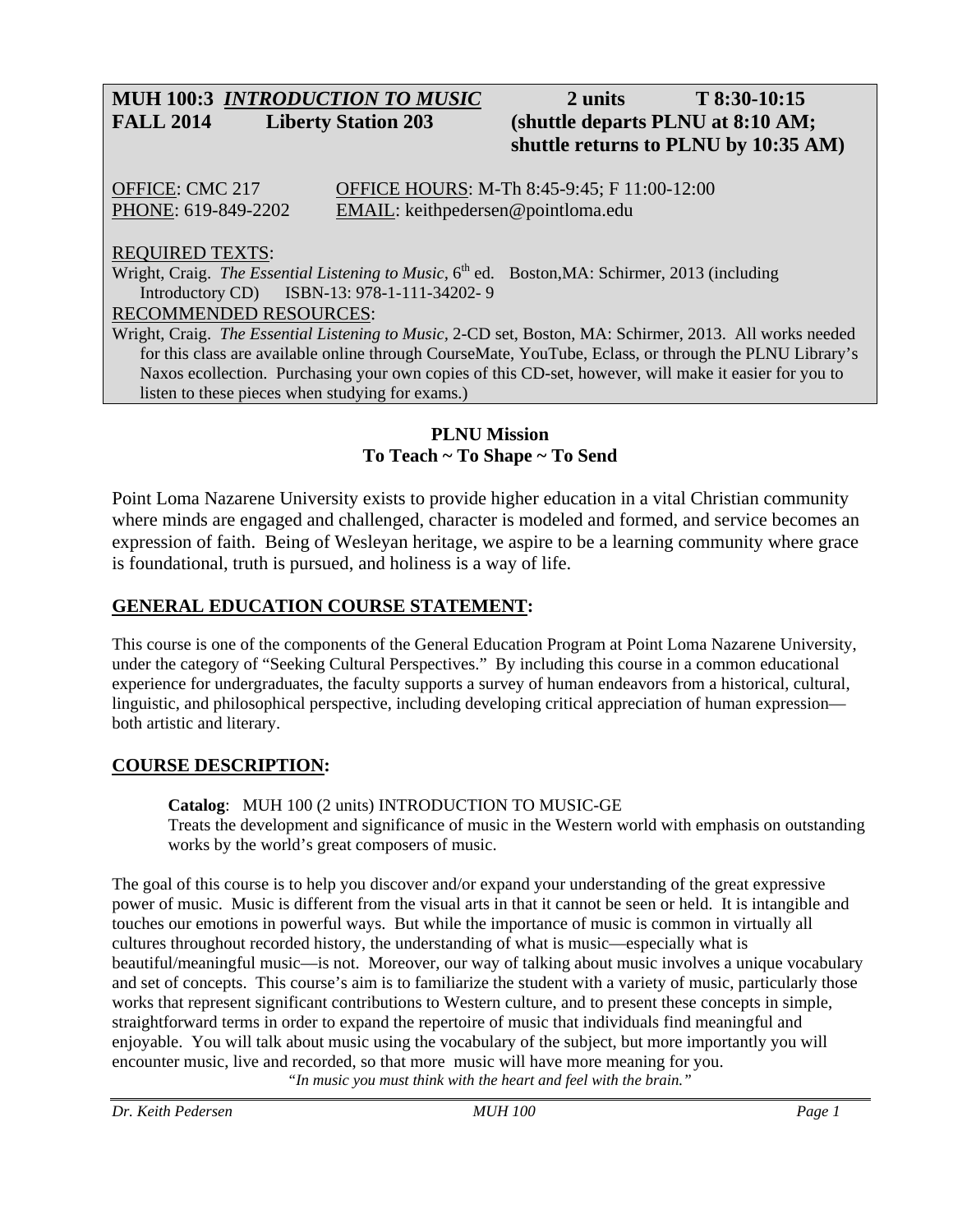## **COURSE OBJECTIVES (Learning Outcomes):**

Students will:

- **value and find personal relevance and meaning in music which you have never heard before.**
- develop your musical perception through active listening to various styles of music, both "classical" and "contemporary."
- explore, describe, share and compare emotional responses to this music.
- develop concepts and corresponding vocabulary to understand and communicate about music.
- increase your awareness of the development of western music in social, cultural, and historical contexts.
- experience music of different cultures and styles.
- experience new listening opportunities.
- analyze music you hear to place it in the correct style period.

# **COURSE REQUIREMENTS, POLICIES & GUIDELINES:**

1. *Attendance*: Prompt attendance and active, informed participation in all class meetings is expected. According to university policy, students missing more than 3 classes are subject to de-enrollment from the course and a grade of "F" or "NC". Six or more unexcused absences will result in de-enrollment. Deenrollment may have serious consequences on residence, athletic, and scholarship requirements; it may also necessitate a reduction or loss in a student's financial aid. Exceptions to this policy are certain university sponsored activities approved in writing by the Provost, family emergencies, and medical emergencies for which I must receive written notification from your doctor. (If you do decide to drop the course for any reason, please let me know by email so that I can officially remove you from my grade roster and class lists—and not worry about what has happened to you. I'd like you to make such decisions/communications during the first 2 weeks of classes.) Final attendance decisions will be based on official university policy as found in the catalog. Class Attendance http://catalog.pointloma.edu/content.php?catoid=14&navoid=1089#Class\_Attendance

If you must be absent, please email me in advance, or ASAP if you are sick. If you must leave class early, please let me know before class. Communication regarding attendance is crucial.

- 2. *Class Preparation*: Complete all readings and assignments. These should be prepared in advance of the class scheduled/due date.
- 3. *Methods used in this course:* In this class we will use lecture, listening, discussion, student response, and student presentations.
- 4. *Class Participation*: The overall quality of your class participation rests upon attendance, written responses, and contributions to class discussions. Computers may be used for class related activities, but you are expected to turn off all phones and refrain from any form of electronic communication in class.
- 5. *Assignments*: Completion of all assignments is required.
	- a. Assignments/exams may not be made up.
	- b. It is your responsibility to see to it that I receive your work.
	- c. Each assignment must follow format given and be completed on or before deadlines.
	- d. Late assignments will not be accepted either in person, by delivery, or in my mailbox (unless you and I have communicated prior to the deadline about extenuating circumstances).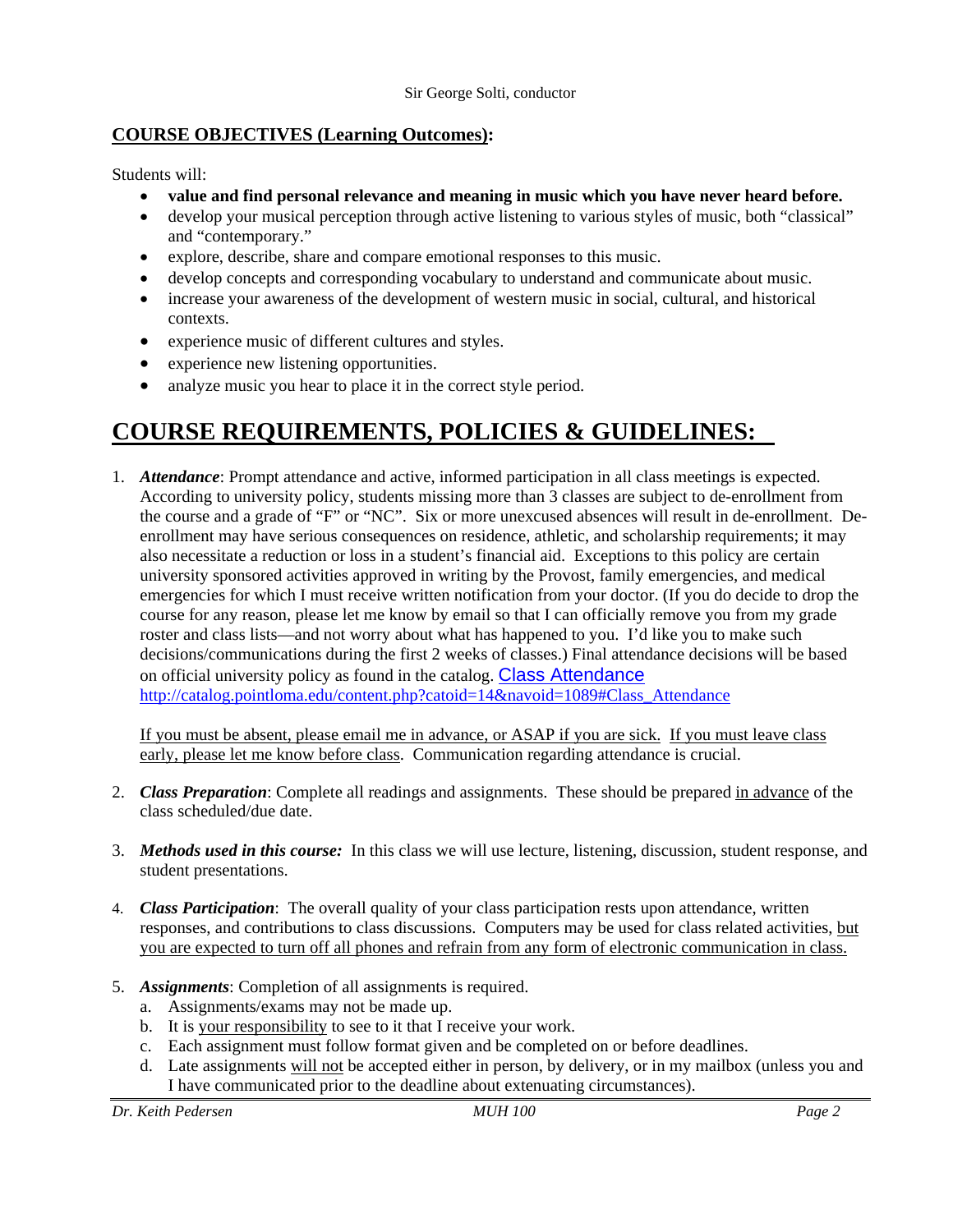- e. Always keep multiple disc and hard copies of your work so that you can provide duplicate copies if needed.
- f. College level writing standards are expected on every written assignment (correct grammar, mechanics, documentation, etc.). Assignments with more than 3 errors on a page may be returned unmarked. No handwritten assignments accepted (unless so specified).
- g. You may be required to attend office hours with the professor if need arises.
- 6. *Email*: You are responsible for routinely checking your *pointloma.edu* account for electronic messages from me (and sometimes from your classmates). You are fully accountable for all course material, announcements, communications that are distributed via email; and I will send messages only to your *pointloma.edu* accounts.
- 7. *Extenuating Situations & Grades*: No "Incomplete" grades will be assigned unless extenuating circumstances (e.g., death in the family, automobile accidents, hospitalization) prevail. If you find yourself in such a situation, contact me immediately. You must submit, in a timely fashion, any necessary and valid documents to verify your situation (e.g., doctor's letter on letterhead, funeral service program, police report, telegram). Federal fair use policy requiring ending access to Canvas resources three weeks after the end of semester will be considered when establishing incomplete grade resolution requirements and deadlines.
- 8. *Academic honesty*: Academic dishonesty is a serious offense in any academic institution. Moreover, in a Christian environment we believe one's character and honesty have spiritual and moral implications. Thus, cheating and plagiarism (any use of someone else's ideas or words without citing the source) will earn you an "F" for the written work in question, and may be grounds for failure in the course. (See *PLNU Catalog.*) Standards of honesty also apply to attendance: signing in for someone else or leaving after signing in is dishonest and will have consequences.
- 9**.** *Classroom Decorum*: Appropriate academic attire is required in all class sessions: this excludes sorority/fraternity rush and sexually suggestive (either in design or logo) or revealing attire.
- 10. *Instructor Availability*: The instructor will be available during the office hours listed on page 1. Making an appointment when possible will be appreciated. Other times may also be arranged if the listed times are unworkable.

# **ACADEMIC ACCOMODATIONS:**

While all students are expected to meet the minimum standards for completion of this course as established by the instructor, students with disabilities may require academic accommodations. At Point Loma Nazarene University, these students are requested to file documentation during the first two weeks of the semester with the Academic Support Center (ASC), located in the Bond Academic Center. This policy assists the University in its commitment to full compliance with Section 504 of the Rehabilitation Act and the Americans with Disabilities Act. Section 504 (a) prohibits discrimination against students with special needs and guarantees all qualified students equal access to and benefits of PLNU programs and activities. Once the student files documentation, the ASC will contact the student's instructors and provide written recommendations for reasonable and appropriate accommodations to meet the individual learning needs of the student.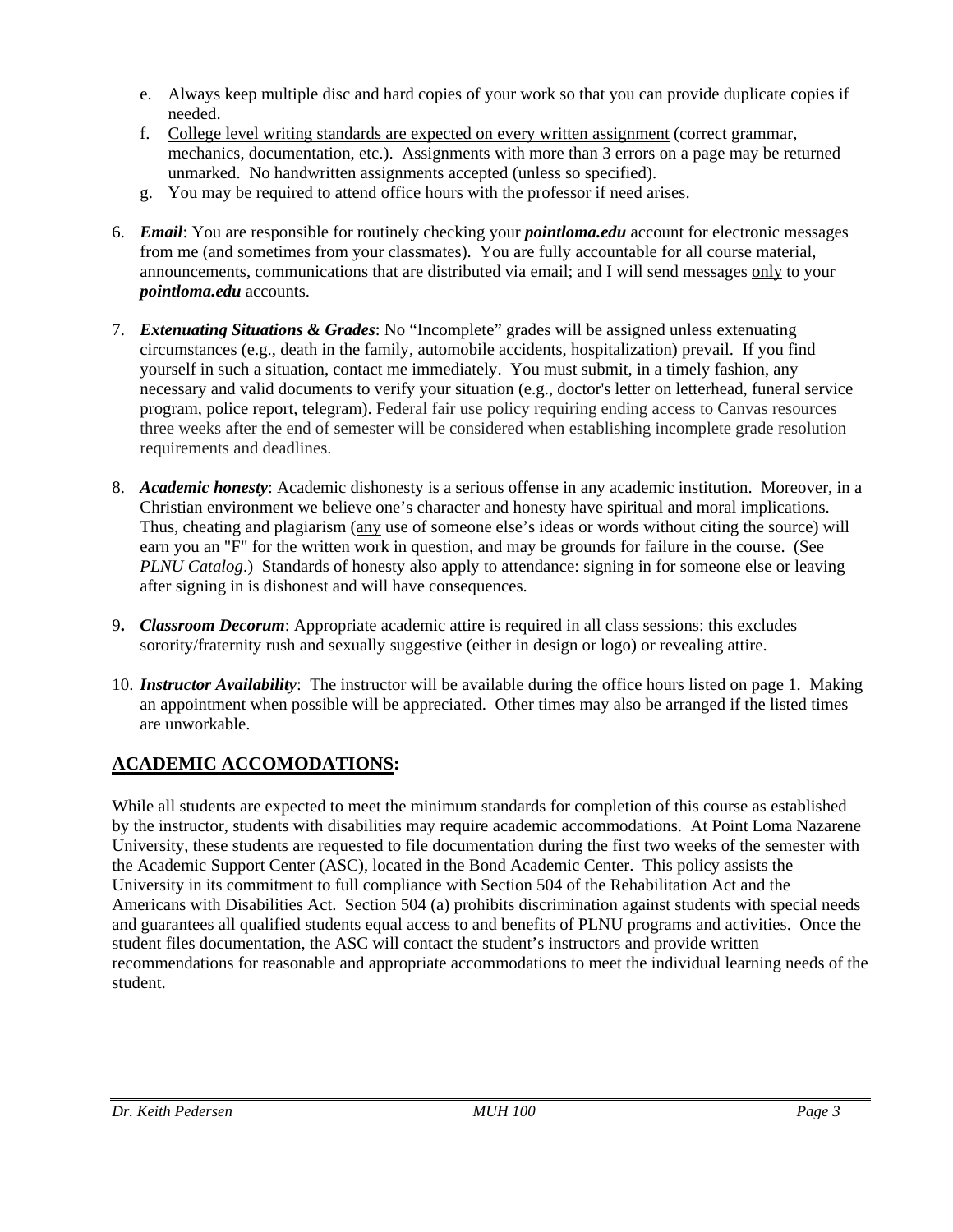# **FERPA POLICY**

In compliance with federal law, neither PLNU student ID nor social security number should be used in publically posted grades of returned sets of assignments without student written permission. This professor will meet the federal requirements by distributing all grades and papers individually. Also in compliance with FERPA, you will be the only person given information about your progress in this class unless you have designated others to receive it in the "Information Release" section of the student portal. See Policy Statements in the undergrad student catalog.

# **COURSE EVALUATION:**

Your work will not be graded on a curve. A traditional US scale will be used (+ and – grades are divided at 7 and 3 points).

- **A** indicates exceptional work: 90+pts. (roughly 30% of students normally achieve this level)
- **B** indicates superior work: 80+pts. (roughly 40% of students normally achieve this level)
- **C** indicates acceptable work: 70+pts.
- **D** indicates minimally passing work: 60+pts.
- **F** indicates unsatisfactory work : 60>pts.

| Your grade will be based on the quality of your work in these areas:          | Points          |  |
|-------------------------------------------------------------------------------|-----------------|--|
| 4 concert reports $(4 \times 5\%)$<br>$\bullet$                               | 20              |  |
| Desert Island Assignment<br>$\bullet$                                         | 5               |  |
| Quizzes/assignments<br>$\bullet$                                              |                 |  |
| Midterm exam                                                                  | 30              |  |
| Final exam (cumulative)<br>$\bullet$                                          | $\overline{40}$ |  |
| (In the examinations students will demonstrate their comprehension of         | 100             |  |
| musical terms and concepts and recognition of music presented in the course.) |                 |  |

To encourage active participation in music, students who perform in a PLNU Music Department ensemble will receive 10 extra points. There are numerous ensembles to choose from: Band (W 6-8:30), Orchestra (T-Th 5-6:30), Chorale (M-W 1:30-2:20), Choral Union (2nd Quad, T-Th 1:30-2:20 OR M; 7-9:30pm), Concert Choir and Point Loma Singers  $(1<sup>st</sup> Quad, MWF; 12:30-1:20; T-Th 1:30-2:20)$ .

# **EXAMS:**

The exams will be primarily fill-in-the-blank music identification questions, along with a few terms from the following list to match with provided definitions. I will play 10-15 seconds of a section of a piece and you will be expected to identify the title of the work (including movement and form, if applicable) and the composer. The pieces will be chosen from the following list (1-25 for mid-term; 1-50 for final). These recordings can found at the text web-site using your text ID number, at the Naxos site on the Phineas (PLNU library) web-site, on YouTube, or on recordings which can be purchased from the text publisher.

**Listening Exam List** (you will be expected to memorize the list as follows):  **Midterm** 

|    | www.ciii                                                     |                |            |
|----|--------------------------------------------------------------|----------------|------------|
| 1. | Hildegard, O rubor sanguinis (Gregorian Chant)               |                | Stream     |
| 2. | Machaut, Kyrie, Messe de Notre Dame (mass)                   |                | Stream     |
| 3. | Josquin, <i>Ave Maria</i> (motet)                            |                | Stream     |
|    | 4. Palestrina, Agnus Dei; Missa Papae Marcelli (mass)        |                | <u>ECI</u> |
| 5. | Weelkes, As Vesta Was from Latmos Hill Descending (madrigal) |                | Stream     |
|    | Dr. Keith Pedersen                                           | <i>MUH 100</i> | Page 4     |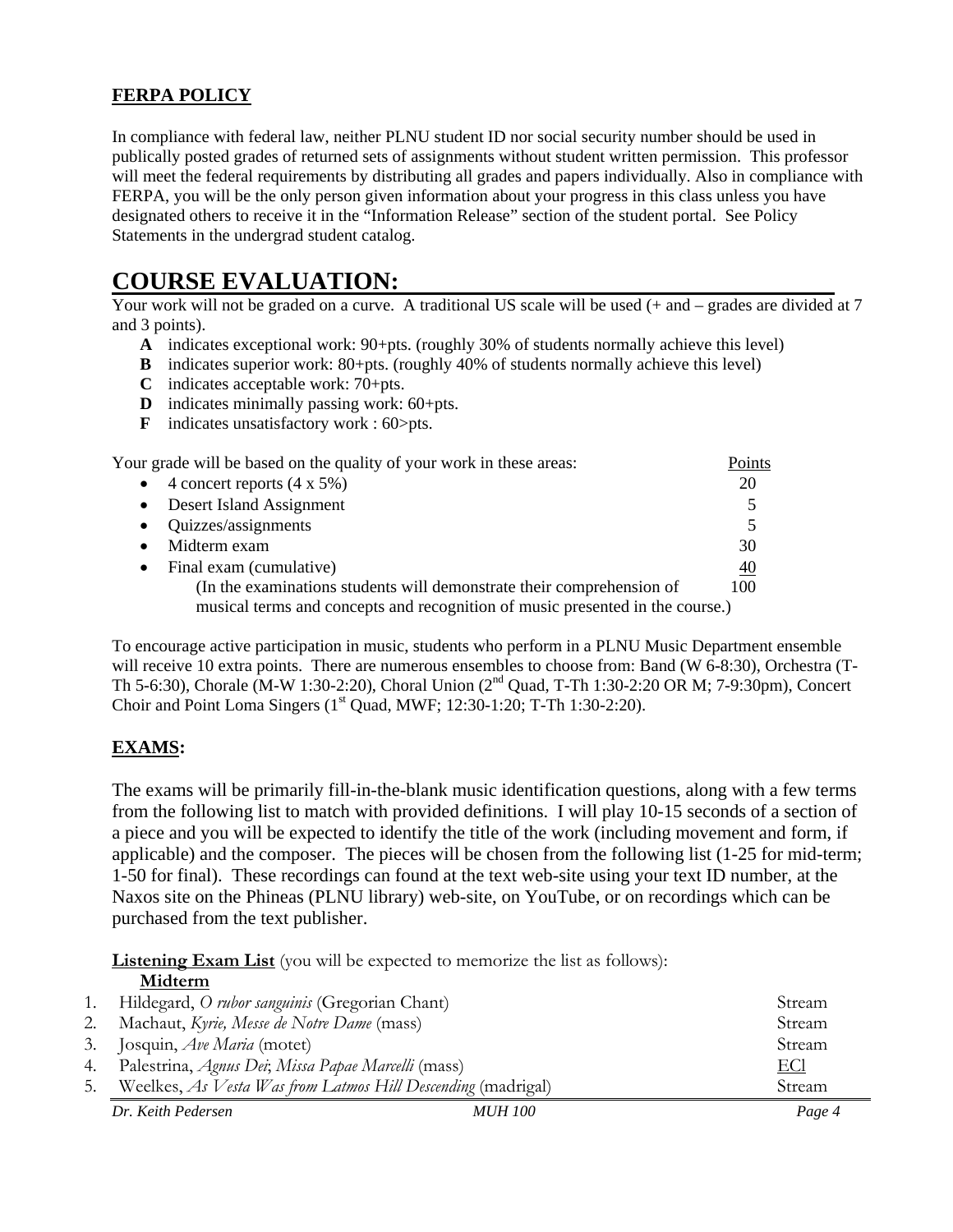| 6.  | Monteverdi, Orfeo, "A l'amara novella" (opera recitative); "Tu se morte" (opera arioso) | ECI        |
|-----|-----------------------------------------------------------------------------------------|------------|
| 7.  | Strozzi, "I want to die" (chamber cantata aria; basso ostinato)                         | Stream     |
| 8.  | Purcell, Dido and Aeneas, "When I am laid in earth" (opera aria; basso ostinato)        | Stream     |
| 9.  | Pachelbel, Canon in D (instrumental canon)                                              | Stream     |
| 10. | Vivaldi, Violin Concerto in E major, I (violin concerto; ritornello)                    | Stream     |
| 11. | Bach, Brandenburg Concerto No. 5, I (concerto grosso; ritornello)                       | ECl m      |
| 12. | Bach, Organ Fugue in G minor (organ fugue)                                              | Strea      |
| 13. | Bach, Wachet auf, ruft uns die Stimme, IV (sacred cantata chorus AAB)                   | 1/12       |
| 14. | Händel, Water Music, Minuet & Trio (orchestral suite; binary)                           | ECI        |
| 15. | Händel, <i>Messiah</i> , "Rejoice greatly" (oratorio aria)                              | <b>ECl</b> |
| 16. | Händel, Messiah, "Hallelujah" chorus (oratorio chorus)                                  | Stream     |
| 17. | Haydn, String Quartet, the "Emperor", II (string quartet; theme and variation)          | Stream     |
| 18. | Haydn, Symphony No. 94, II (symphony; theme and variations)                             | Stream     |
| 19. | Mozart, A Little Night Music, I (serenade; sonata-allegro)                              | Stream     |
| 20. | Mozart, Symphony No. 40, I (symphony; sonata-allegro)                                   | Stream     |
| 21. | Mozart, Piano Concerto in A major, I (piano concerto; sonata-allegro)                   | ECI        |
| 22. | Beethoven, "Pathétique" Sonata, I (piano sonata; sonata-allegro)                        | Stream     |
| 23. | Beethoven, Symphony No. 5, I (symphony; sonata-allegro)                                 | Stream     |
|     | 24. Beethoven, Symphony No. 5, II (symphony; theme and variations)                      | ECI        |
|     | 25. Beethoven, Symphony No. 5, IV (symphony; sonata-allegro)                            | ECI        |
|     |                                                                                         |            |
|     | <b>Final is cumulative</b>                                                              |            |
| 26. | Schubert, Erlking (art song; through composed)                                          | Stream     |
| 27. | Chopin, Nocturne in C# minor (nocturne)                                                 | Stream     |
| 28. | Liszt, Transcendental Etude No. 8, "Wild Hunt" (etude)                                  | ECI        |
| 29. | Berlioz, Symphony fantastique, V (program symphony)                                     | Stream     |
| 30. | Tchaikovsky, The Nutcracker, "Dance of the Reed Pipes" (ballet)                         | Stream     |
| 31. | Mendelssohn, Violin Concerto in E minor, I (violin concerto; sonata-allegro)            | ECI        |
| 32. | Verdi, La Traviata, "Follie" I (opera recitative); and "Sempre libre" (opera aria)      | Stream     |
| 33. | Bizet, Carmen, "Habenera" (opera aria)                                                  | Stream     |
|     | 34. Puccini, La boheme, "Che gelida manina" (opera aria)                                | Stream     |
| 35. | Wagner, Tristan und Isolde, Liebstod (music drama)                                      | Stream     |
|     | 36. Brahms, Violin Concerto in D, III (violin concerto) Rondo                           | Stream     |
|     | 37. Mussorgsky, Pictures at an Exhibition: The Great Gate of Kiev                       | Stream     |
| 38. | Debussy, Prelude to the Afternoon of a Faun                                             | Stream     |
| 39. | Ravel, Bolero                                                                           | ECI        |
| 40. | Stravinsky, The Rite of Spring, Introduction and Scene I (ballet)                       | Stream     |
| 41. | Schoenberg, Moonstruck Pierrot, Madonna                                                 | Stream     |
| 42. | Shostakovich, Symphony No. 5, IV (sonata-allegro) symphony                              | ECl        |
| 43. | Bartók, Concerto for Orchestra, IV, Broken Intermezzo (concerto for orchestra)          | ECl        |
| 44. | Ives, Three Places in New England, Putnam's Camp (program symphony)                     | ECI        |
| 45. | Copland, Appalachian Spring (ballet)                                                    | Stream     |
| 46. | Zwilich, Concerto Grosso 1985, III (concerto grosso)                                    | Stream     |
| 47. | Varèse, Poème électronique (opening)                                                    | ECI        |
| 48. | Adams, Short Ride in a Fast Machine                                                     | ECI        |
| 49. | Armstrong, "Willie the Weeper" (New Orleans jazz/Dixieland)                             | Stream     |
| 50. | Mariachi Music, "El Burro" (mariachi)                                                   | ECI        |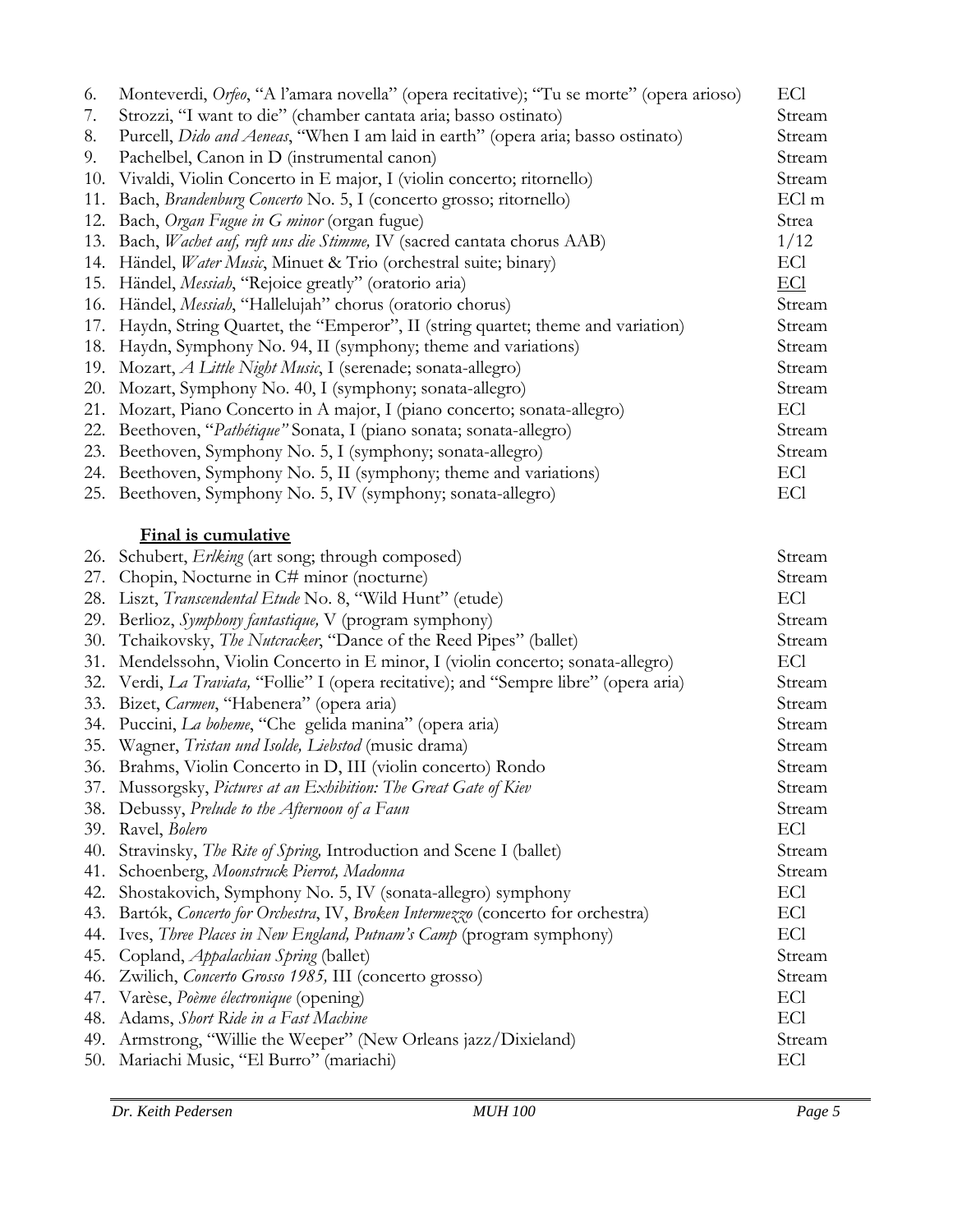**INTRODUCTION TO MUSIC KEY WORDS LIST Dr. Keith Pedersen** 

| Chapter 1            | Flat        | Chapter 3    | Variation            | Chapter 7            |
|----------------------|-------------|--------------|----------------------|----------------------|
| Popular music        | Tonality    | Color        | Strophic             | Theme and variations |
| Classical music      | <b>Key</b>  | Timbre       |                      | Rondo                |
|                      | Scale       | Vibrato      | Chapter <sub>4</sub> |                      |
| Chapter <sub>2</sub> | Major scale | Dynamics     | A cappella           | Chapter 9            |
| Beat                 | Minor scale | Forte        | Imitation            | Symphony             |
| Meter                | Modulation  | Trill        | Chapter 5            | String quartet       |
| Rhythm               | Chromatic   | Piano        |                      |                      |
| Measure (bar)        | phrase      | Texture      | Opera                | Chapter 12           |
| Tempo                | Leap        | Monophony    | Libretto             | Program music        |
| Ritard               | Harmony     | Polyphony    | Recitative           | Absolute music       |
| Melody               | Chord       | Counterpoint | Aria                 |                      |
| Pitch                | Triad       | Homophony    | Cantata              | Chapter 15           |
| Octave               | Interval    | Repetition   | Oratorio             | Tone cluster         |
| Staff                | cadence     | Contrast     | Da capo aria         | Atonal               |
| Sharp                | Dissonance  |              |                      |                      |
|                      | Consonance  |              |                      |                      |

It will be important to be able to list the names, dates and 2-3 major composers from each historical style period.

# **DESERT ISLAND ASSIGNMENTS:**

Each student will be expected to present one "Desert Island" project. That is, you will bring in a recording (tape, CD, or Ipod/MP3/computer) of the one song you would take with you if you were marooned on a desert island. You will explain to the class why this song is important to you and then play it for us. As we develop vocabulary and concepts during the course, you may comment on these ideas as they relate to your chosen piece. The total presentation shouldn't need to be more than 5 minutes long, although it may stretch out if it leads to an interesting discussion. We will plan on two reports each class according to the schedule I will pass out.

# **CONCERT REPORTS:**

You are asked to give 4 reports of art music performances given by the PLNU Music Department (most start at 7:30), San Diego Symphony, La Jolla Chamber Orchestra, San Diego Opera, or other similar college or professional musical organizations. The Music Department sponsors Monday afternoon Student Recitals as part of the requirements for music students; these recitals may NOT be used for concert reports. **Late reports will not be accepted**. Your honest response will make the assignment more meaningful.

#### **REQUIRED CONCERTS: Saturday, November 1:** *Cantate***—Point Loma Singers, Vocal Jazz Ensemble (7:30), Crill Sunday, Dec. 7: Choral Union—Handel's** *Messiah* **(3:00), Brown Chapel RECOMMENDED CONCERTS: See PLNU Music Department calendar http://www.pointloma.edu/music/events**

In prose, the report should include the title and composer of major works performed (or a few smaller works you choose to focus on), the name of the performing group, a description of the performing group, and the date, time and location of the performance. Describe your impression/response to the performance and music heard. The following questions may be used as guides (you are not limited to these questions). Did you like a particular work? Why or why not? Was the performance good, interesting, exciting, or emotionally engaging? Was the experience the same or different from what you expected? How? Were there elements of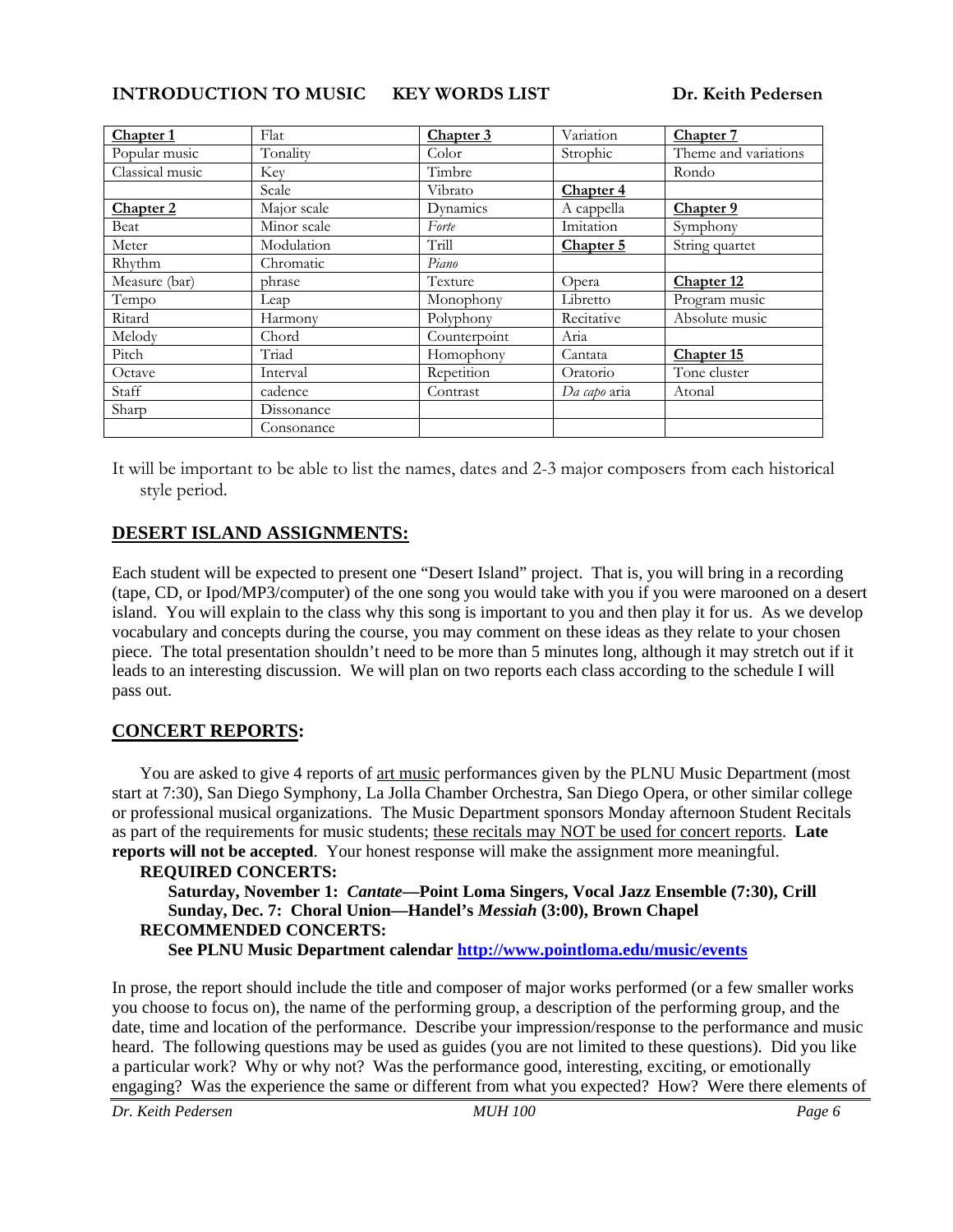the performance that raised questions in your mind? What was the most significant aspect of the performance? The report only has to be 1 page (250 words), double spaced, and include your name, instructor's name, course number and section, and date. College writing standards are expected (more than 3 errors on a page may result in no grade.) **Hand in hard copy at start of class on the assigned date.**

## Websites/Resources:

http://www.ted.com/index.php/talks/benjamin\_zander\_on\_music\_and\_passion.html This video may just change how you listen to music forever. http://pointloma.naxosmusiclibrary.com/login Free internet access to half-a-million musical recordings. NEW GROVE DICTIONARY OF MUSIC AND MUSICIANS http://www.pointloma.edu/RyanLibrary/Databases\_\_Find\_Articles\_.htm Select "Grove Music Online" (you must click the red text first if you are accessing from outside the library). Better yet, check out the volumes at the library (great pictures). http://music.wadsworth.com – useful information and help with materials in the textbook. http://w3.rz~berlin.mpg.de/cmp/classmus.html - a site for biographical information that has been extrapolated from the New Grove Dictionary*.* http://www.jsbach.org - a wonderful site full of information on Bach. High quality site – the best on any composer. http://www.oasiskc.net/~bryanc/vivhome.htm - a great biography of Vivaldi http://www.frontiernet.net/~sboerner/mozart - a great site on Mozart that is still under construction, but the links are tremendous.

# Movies about Composers/Musicians

While not always factually accurate in every detail (it is Hollywood, after all), these movies gSive a wonderful sense of the life, cultural context, and especially the music of these composers in a way that brings to life these remarkable and talented individuals. (I trust our students can discern that, while each film is an artistic portrayal of music, not all scenes they contain reflect values espoused by the professor or the university.)

- *Amadeus* (1984), Warner Bros. A fanciful retelling of the life of the most famous prodigy of them all, W A Mozart. Even if the premise of the plot is false, this winner of 8 Academy Awards beautifully and spectacularly captures the spirit and feel of the Classical era and its music.
- *Immortal Beloved* (1994), Columbia Pictures. The search for an anonymous "Immortal Beloved" tells some of the story of the personal challenges of the adult life of the most colossal figure in classical music, Ludwig von Beethoven.
- *Impromptu* (1991), Sovereign Pictures. A Hollywood version of the very real romantic relationship between the female writer George Sand and the master of the piano, Frederic Chopin.
- *Tous les matins du monde* (1991), Koch-Lorber Films. Perhaps the most achingly beautiful film about music I have ever seen, using the sound of the viola da gamba to explore different kinds of relationships, from romantic to professional to mentor. If this doesn't convince you Baroque music is about emotions, nothing will. Don't let the French subtitles scare you away. Conscience advisory: contains one very brief scene you may choose to skip over.

*Dr. Keith Pedersen MUH 100 Page 7*